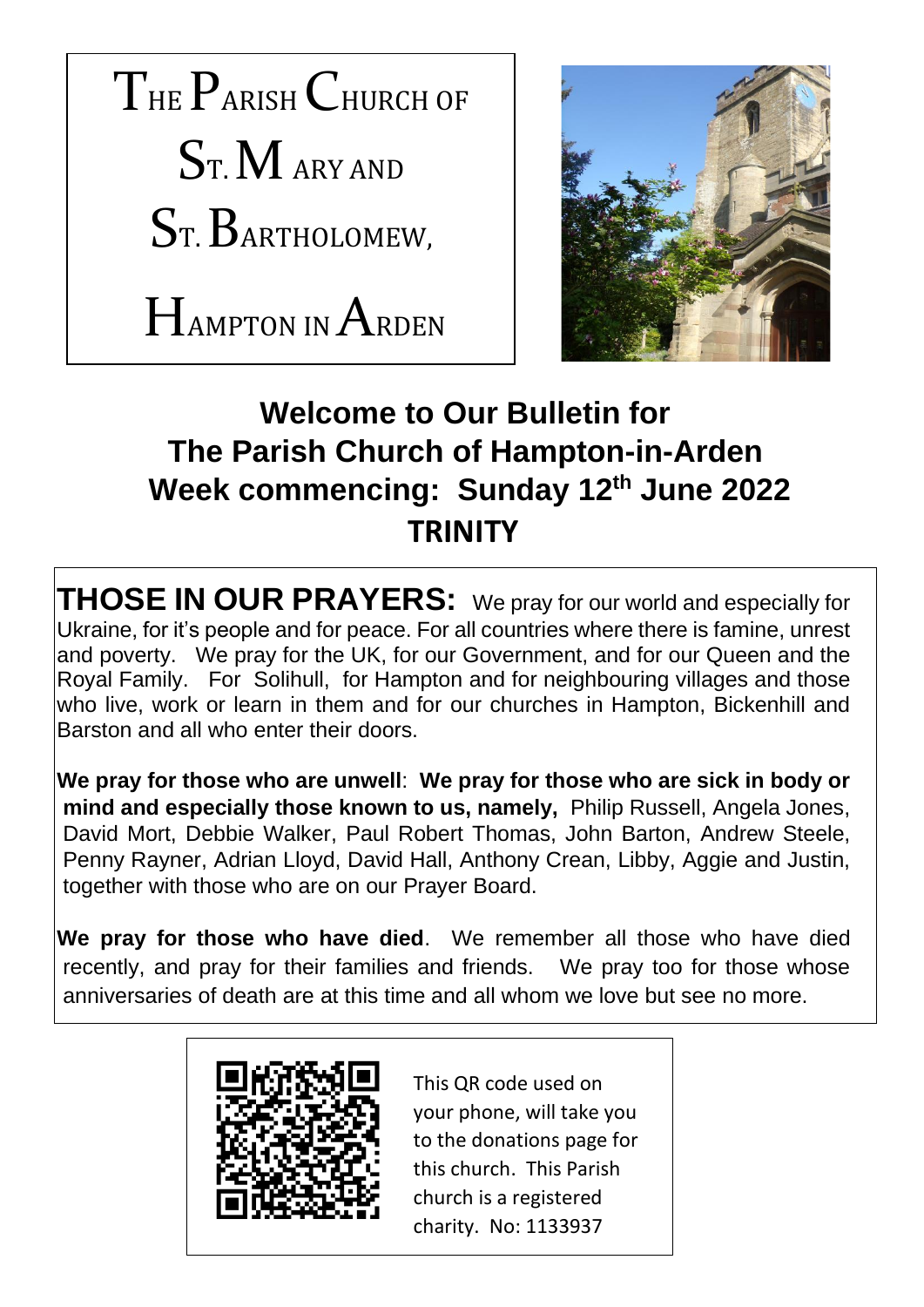

- **Tea and Toast has restarted every other Friday morning in the Church Hall. 9 – 10.15 am. The next one will be on 24th June.** It is for everyone who has a pre-school child or maybe you look after one – make new friends – all are welcome. Tea, coffee, squash, toast, toys, games, songs and toddler activities
- **Please note** that at 6.30 pm today there will be a Compline service All are welcome.
- **Food Bank:** In these difficult times, food banks are being used more often as you will be aware. If you can possibly help with donations of non perishable foods etc, you will see a list of current items needed on our website and on the poster at the back of church. Please leave donations in the boxes under the poster. Thank you

#### • **Commonwealth Games**

The Queen's Baton will be coming through Hampton in Arden on Tuesday 26<sup>th</sup> July via Shadowbrook Lane and Meriden Road with an break for lunch on the Sports Ground at approx.12 noon to 1 pm. Shadowbrook Lane will be closed to allow the entourage to move down it. More details nearer the date and in the July Chronicle.

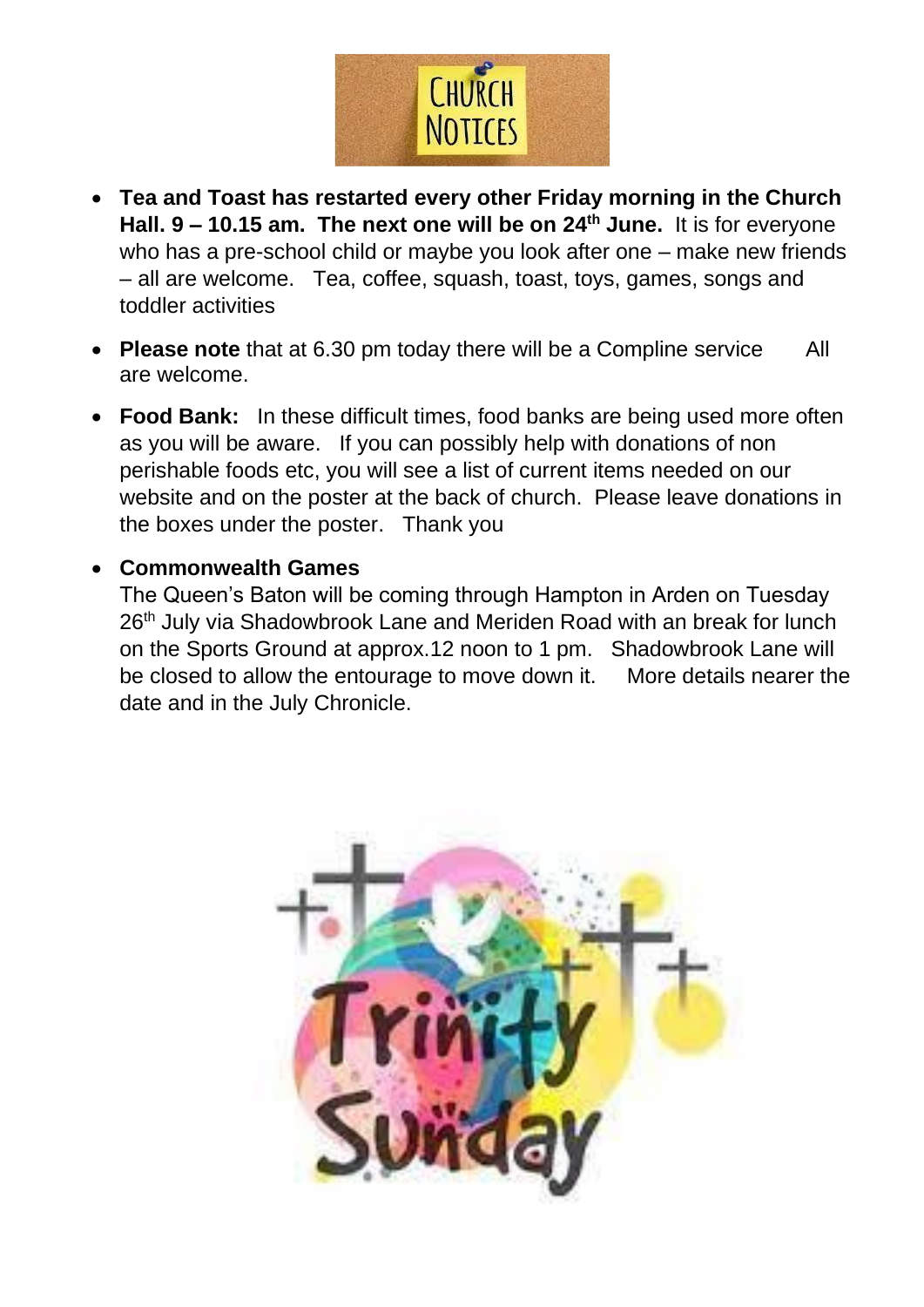**COLLECT:** Almighty and everlasting God, you have given us your servants grace, by the confession of a true faith, to acknowledge the glory of the eternal Trinity and in the power of the divine majesty to worship the Unity: keep us steadfast in this faith, that we may evermore be defended from all adversities; through Jesus Christ your Son our Lord, who is alive and reigns with you, in the unity of the Holy Spirit, one God, now and for ever. **AMEN**

ALTERNATIVE COLLECT**:** Holy God, faithful and unchanging: enlarge our minds with the knowledge of your truth, and draw us more deeply into the mystery of your love, that we may truly worship you, Father, Son and Holy Spirit, one God, now and for ever. **AMEN**

# **HYMNS AT 11 am TODAY**

- **H1 – 235 I the Lord of sea and sky**
- **H2 – 514 Thou, whose almighty word**
- **H3 – 212 Holy, holy, holy**

.

- **H4 – 53 Be still for the presence**
- **H5 – 126 Father we adore you**
- **H6 – 447 Sing to God**

#### **NEXT WEEK'S READINGS 12th June**

### **1 st Sunday in Trinity**

**8.15 am and 11 am. Isaiah 65.1-9 and Luke 8.26-39**

**6.30 pm. Evensong. Psalm 57 Genesis 24.1-27, Mark 5.21-end**